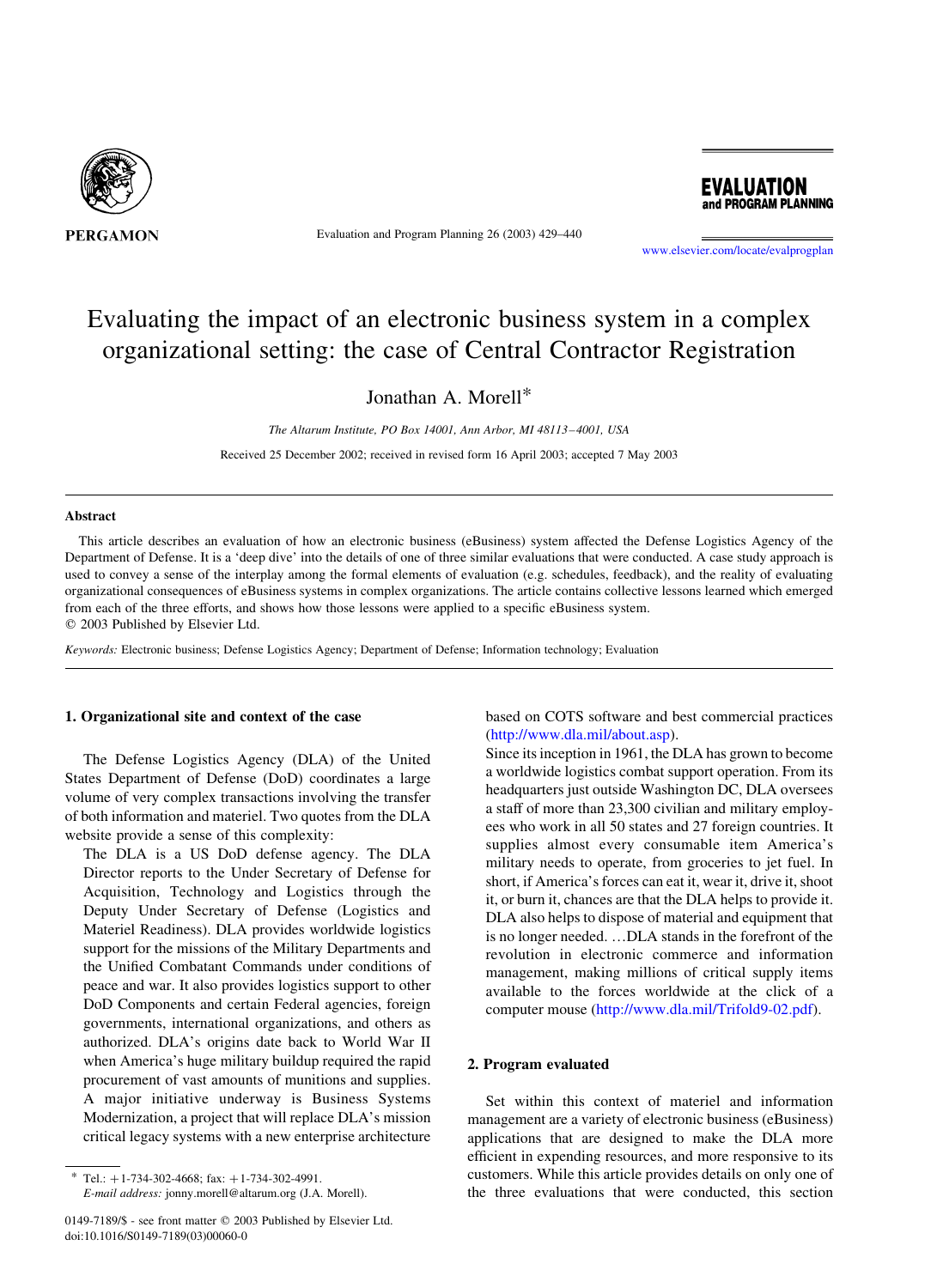contains descriptions of all three systems. This is done to convey a sense of the genre of systems and evaluations in which the work was set, and to provide context for understanding the 'lessons learned' that are soon to be described.

# 2.1. Electronic document access (EDA) [http://eda.ogden.](http://eda.ogden.disa.mil/eda_main.htm) [disa.mil/eda\\_main.htm](http://eda.ogden.disa.mil/eda_main.htm)

The primary function of Electronic Document Access (EDA) is to allow authorized EDA users to access official DoD documents via a Web browser. EDA is a World Wide Web (WWW) based document repository system that supports information needs of the Defense Finance and Accounting Service (DFAS) and the CINCS/Services/Agencies (CSA) of the DoD. EDA combines Internet and Web technologies with electronic document management to eliminate paper files. EDA facilitates information sharing among DoD communities and provides secure access to single-source DoD official documents. EDA is a reference archive that provides the user a read-only view of various documents such as Contracts and Modifications, Vouchers, Government Bills of Ladings (GBLs), Materials Acceptance and Accounts Payable Reports (MAAPRs), etc. Including recently added new document types, Non-Automated GBLs and Government Transportation Request (GTRs). The system provides users with an efficient method for storing, sharing, and retrieving documents ([http://eda.ogden.disa.mil/users\\_guide/](http://eda.ogden.disa.mil/users_guide/overview/ovr001_index.html) [overview/ovr001\\_index.html](http://eda.ogden.disa.mil/users_guide/overview/ovr001_index.html)).

## 2.2. DoD Emall [http://emall.prod.dodonline.net/scripts/](http://emall.prod.dodonline.net/scripts/EMlogon.asp) [EMlogon.asp](http://emall.prod.dodonline.net/scripts/EMlogon.asp)

The DoD EMALL strives to be the single entry point for purchasers to find and acquire off-the-shelf, finished goods items from the commercial marketplace and government sources (Standard Emall briefing [http://](http://emall.prod.dodonline.net/scripts/EMLearn.asp) [emall.prod.dodonline.net/scripts/EMLearn.asp\)](http://emall.prod.dodonline.net/scripts/EMLearn.asp).

The only WWW site you need to visit to shop for and buy DLA managed items by paying with either a Government Purchase card or the traditional DoDAAC/Fund Cite (Emall FAQ, [http://emall.prod.dodonline.net/scripts/](http://emall.prod.dodonline.net/scripts/emFAQgettingStarted.asp) [emFAQgettingStarted.asp\)](http://emall.prod.dodonline.net/scripts/emFAQgettingStarted.asp).

# 2.3. Central Contractor Registration (CCR) <http://www.ccr.gov/>

In the past, any vendor who wanted to do business with more than one DoD site was required to submit the same business information to each and every site. This redundancy of paperwork not only created an administrative burden for both the government and the vendor, but also was a major source of administrative error and expense in terms of both time and money. Because DoD is the largest purchaser of good and services in the world, the cost savings to be incurred by streamlining these administrative processes are dramatic. CCR was created to be the single repository of vendor data for the entire DoD to avoid this administrative duplication and allow contractors to take responsibility for the accuracy of their own important business information by supplying it directly to the government through a single registration (<http://www.ccr.gov/>).

All three eBusiness systems evaluated for this project had four important characteristics in common, which, collectively, make impact assessment difficult.

- They all sought to provide specific and limited improvements in functionality within a very complex context of multiple interacting business processes which were supported by numerous applications.
- While each system did in fact provide specific assistance to a well defined group of users, each system also had very strong infrastructural elements, i.e. beyond immediate assistance to specific users, each system made it easier to develop other useful applications.
- At the same time that each system was being developed as a separate initiative, many other systems, which also had both narrow and infrastructural consequences, were also being developed. (This is not to say that efforts at coordination were lacking. Such efforts certainly took place, as for instance, an organizational decision to bring many of the systems under the aegis of a single organization within the DLA.)
- † Plans for impact assessment were not put in place during the programs' development or initial deployment. Any such evaluation that was done was post-hoc. (While this is true of evaluation, it is not true of articulating program justifications. Quite a lot of good work is done in business case development.)

# 3. Conceptual model guiding the CCR program

In order to understand why this work unfolded as it did, it is necessary to appreciate three contextual domains that influenced the scope, content, and methods of the investigation that was carried out:

- program and the organization in which it is embedded,
- requirements for accountability in which the program operated, and
- empirical research on the effectiveness of information technology (IT) in organizational settings.

### 3.1. Program and its host organization

Why is CCR important? One reason (and the one that motivated CCR's development in the first place) is efficiency. CCR decreases overall labor by contractor and government personnel, and it also decreases error by